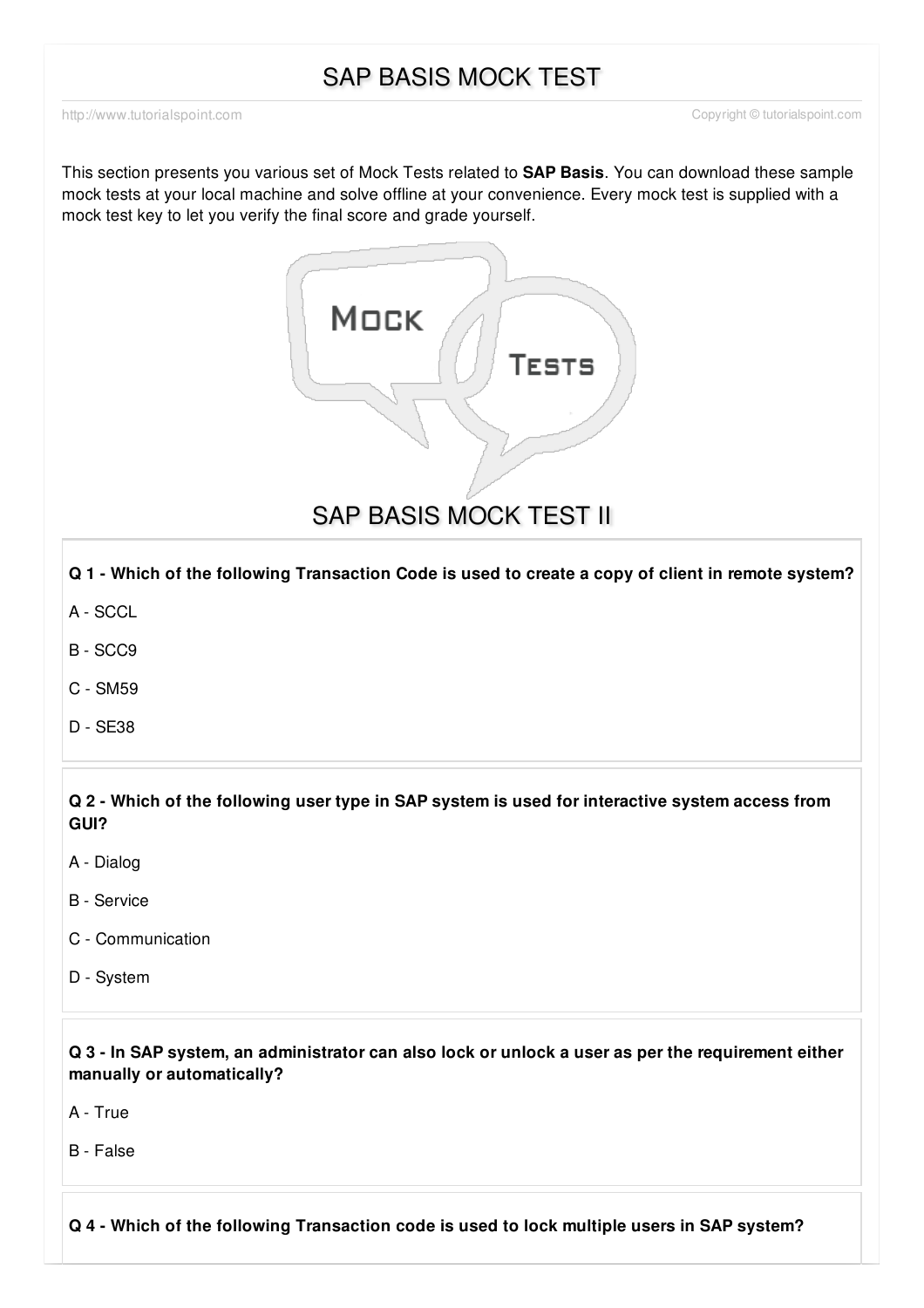A - [SU01](javascript:void(0);)

B - [SU10](javascript:void(0);)

- C [SSC4](javascript:void(0);)
- D [SCC5](javascript:void(0);)

#### Q 5 - In SAP system, you can set the number of incorrect login attempts and then system can?

- A End the [Session](javascript:void(0);)
- B Lock the User [account](javascript:void(0);)
- C Both of [these](javascript:void(0);)
- D None of [these](javascript:void(0);)

#### Q 6 - Which of the following parameter is used to define number of times that a user can enter an **incorrect password before the system ends the logon attempt?**

- A [login/fails\\_to\\_session\\_end](javascript:void(0);)
- B [login/fails\\_to\\_user\\_lock](javascript:void(0);)
- C [login/min\\_password\\_lng](javascript:void(0);)
- D [login/password\\_expiration\\_time](javascript:void(0);)

#### **Q 7 - You can have multiple landscapes in one transport domain?**

- A [Yes](javascript:void(0);)
- B [No](javascript:void(0);)

**Q 8 - What is the transaction used to import SAP-provided support packages into your system.**

- A [SPAM](javascript:void(0);)
- B [SAPM](javascript:void(0);)
- C [SNOTE](javascript:void(0);)
- D None of the [above](javascript:void(0);)

#### Q 9 - To run an ABAP program with more than one selection screen as a background job, which of **the following can be used?**

- A [Variant](javascript:void(0);)
- B External [Program](javascript:void(0);)
- C [Function](javascript:void(0);) Module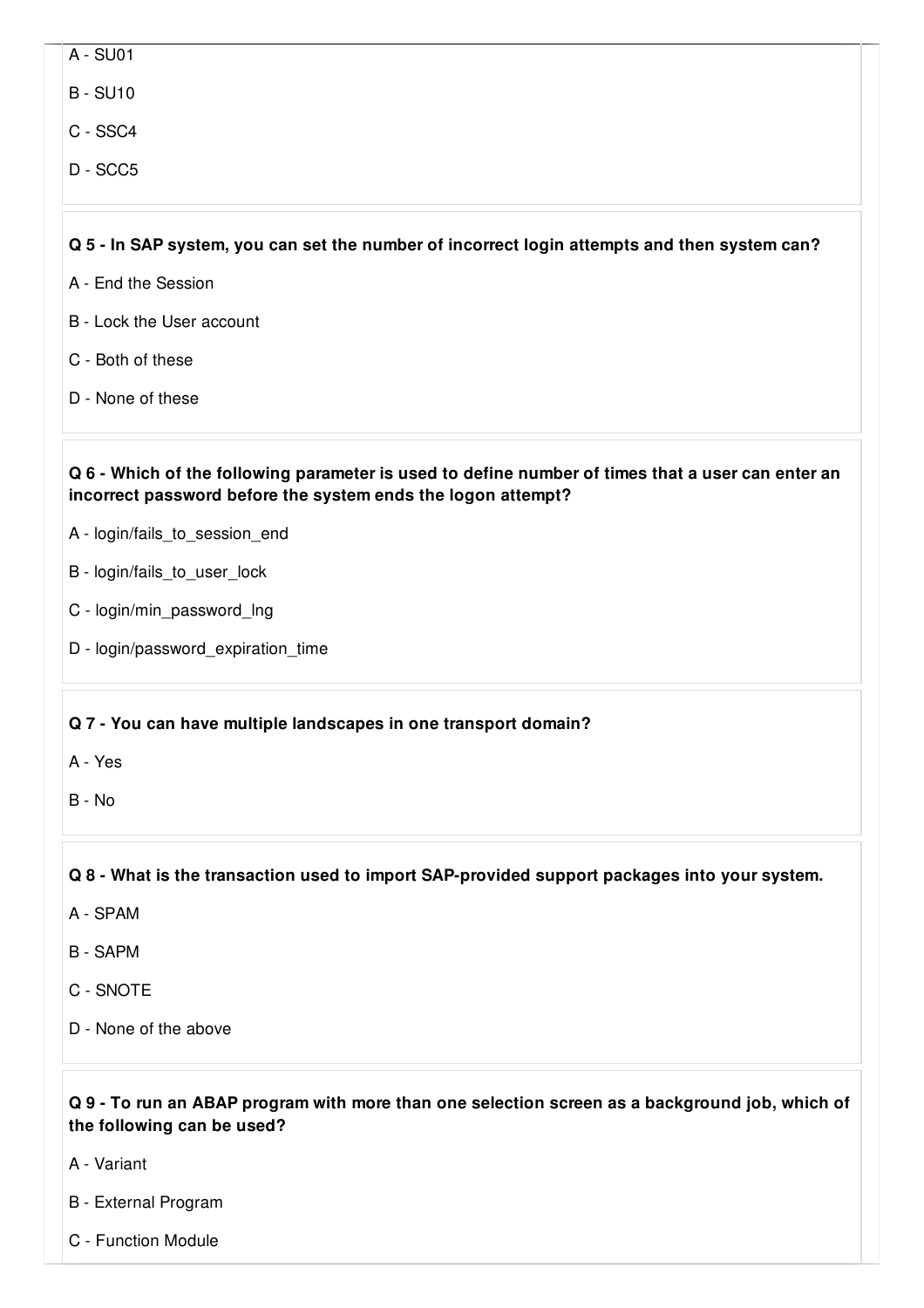|  |  |  | D - None of these |
|--|--|--|-------------------|
|--|--|--|-------------------|

### **Q 10 - Which of the following table stores illegal password details in SAP system?**

- A [USR30](javascript:void(0);)
- B [USR40](javascript:void(0);)
- C [USR50](javascript:void(0);)
- D None of [these](javascript:void(0);)

#### **Q 11 - Which of the following are known as wildcard characters?**

[A](javascript:void(0);) - ?

 $B - *$  $B - *$ 

C - Both of [these](javascript:void(0);)

## **Q 12 - Which of the following job class should be used for urgent or critical task?**

- A [Class](javascript:void(0);) A
- B [Class](javascript:void(0);) B
- C [Class](javascript:void(0);) C
- D None of the [above](javascript:void(0);)

## ANSWER SHEET

| <b>Question Number</b>    | <b>Answer Key</b>         |
|---------------------------|---------------------------|
| 1                         | $\sf B$                   |
| $\mathbf 2$               | $\overline{A}$            |
| $\ensuremath{\mathsf{3}}$ | $\boldsymbol{\mathsf{A}}$ |
| $\overline{\mathbf{4}}$   | $\sf B$                   |
| 5                         | $\mathsf C$               |
| 6                         | $\overline{A}$            |
| $\overline{7}$            | $\mathsf{A}$              |
| 8                         | $\boldsymbol{\mathsf{A}}$ |
| $\boldsymbol{9}$          | $\overline{A}$            |
| $10$                      | $\sf B$                   |